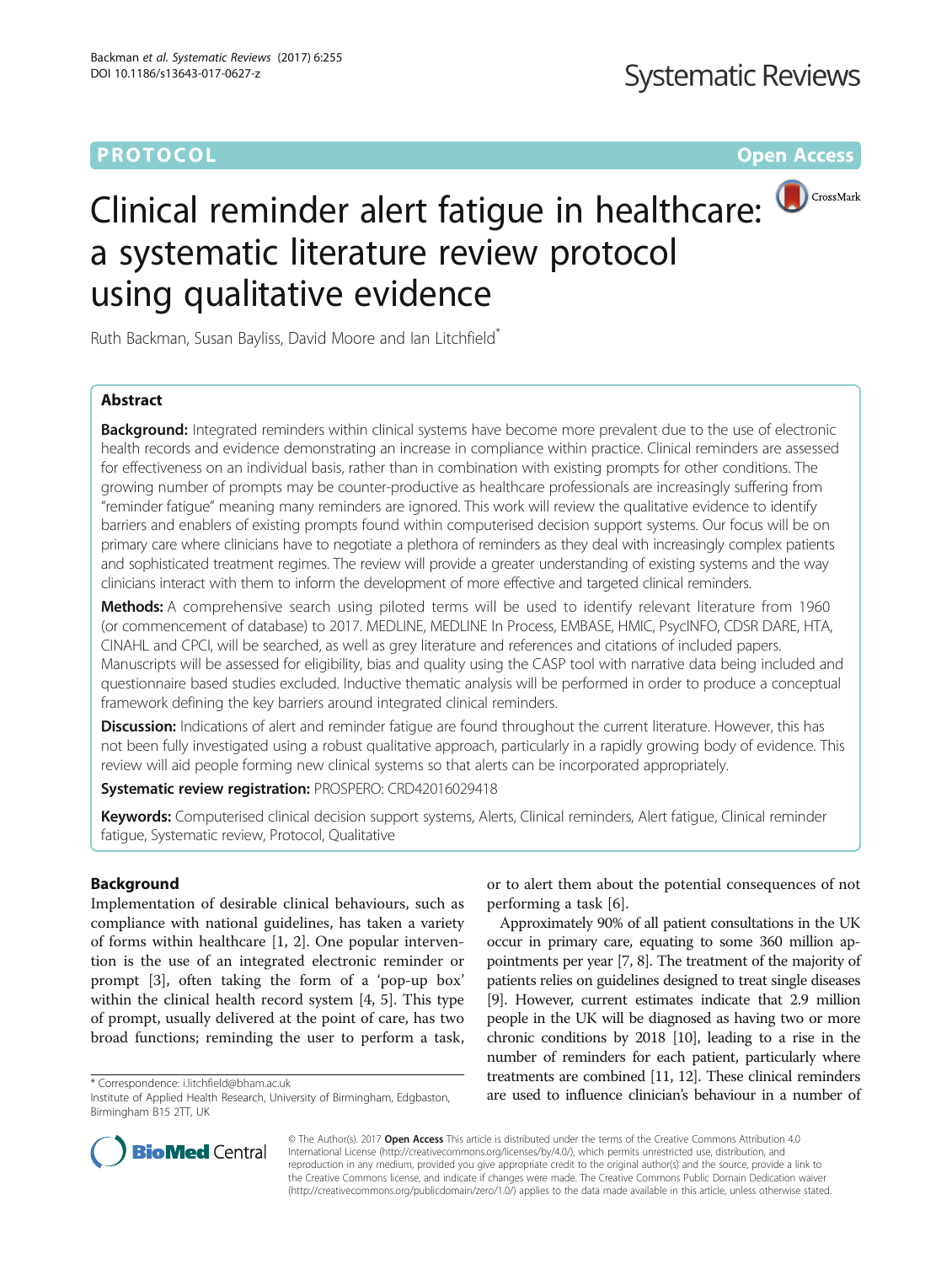aspects of care including prescribing [\[12\]](#page-4-0). In exploring the benefits of clinical support systems, a number of reviews have reported broadly positive effects. However, frequently these alerts are evaluated individually rather than in a cumulative fashion; furthermore, there has been a dramatic rise in the number of prompts, or reminders. Many are integrated within electronic health records and should be activated at the point of care to promote shared decisionmaking [[13](#page-4-0)–[15](#page-4-0)]. However, the numbers of prompts combined with increasing time pressures in the National Health Service (NHS) is increasing the cognitive load within this working environment [\[16\]](#page-4-0), to such an extent that these reminders are largely being disabled, thus negating their effectiveness [\[17\]](#page-4-0). This failure to engage with these digital prompts has been termed 'alert fatigue'. By manually disabling all prompts, regardless of content, there are implications for patient safety, such as those providing warnings over medication [\[18](#page-4-0)], but also the increased interruption to the patient consultation can lead to a potential increase in medicolegal risk [[19\]](#page-4-0).

The aim of this research is to identify the barriers and enablers in the use of alerts and reminders within clinical systems as reported by healthcare professionals. Our focus will be within primary care and the electronic alerts found in this setting, including but not limited to alerts for prescribing, practice performance and lifestyle advice. This will be achieved by conducting a systematic review of the qualitative evidence to form our own overarching themes relating to the perceptions and experiences of alerts within computerised clinical decision support systems (CCDSS) [[20](#page-4-0)]. We will form these themes using an inductive approach [[21](#page-4-0)] to facilitate the design of future clinical systems to minimise alert fatigue.

Specifically, we will locate and synthesise all qualitative evidence on the use of research evidence on the experience of electronic alerts in primary care. This will include data on

- Barriers and enablers associated with the appropriate use of electronic alerts including aspects of their design and their frequency of appearance.
- The experience of providers in using these alerts to inform their clinical decision-making.

## Methods/design

#### Registration

This review will use systematic methodology to synthesise qualitative research evidence and has been registered with the International Prospective Register of Systematic Reviews (PROSPERO, [www.crd.york.ac.uk/PROSPERO](http://www.crd.york.ac.uk/PROSPERO), C RD42016029418). This protocol is reported in line with PRISMA-P guidelines (Additional file [1\)](#page-3-0), and the review will be reported according to PRISMA guidelines [[22](#page-4-0)].

# Research question: what are the barriers and enablers around the use of alerts/clinical reminders by healthcare professionals? Eligibility criteria

Below we outline the criteria against which studies will be included or excluded from the review. In order to be included in the review, the study must meet the following criteria;

## Types of studies

This review will only include qualitative studies that report primary data. We are defining qualitative studies as those that qualitative methods for data collection and data analysis. This definition has been used in several recent qualitative syntheses [\[23](#page-4-0)–[25\]](#page-4-0). Data collection can include but not be limited to semi-structured interviews (regardless of the method of construct analysis) and focus groups. Data analysis can include but not be limited to thematic analysis, grounded theory approach and discourse analysis. We will not include studies where data was collected qualitatively but analysed quantitatively such as via word counts using descriptive statistics. There will be no restriction on the location of the research for study inclusion, and abstracts written in other languages will be translated to assess eligibility. Papers will be included from 1960 (or commencement of database) to capture all initiatives and lessons learnt from alerts during the integration of the electronic health record into the NHS.

#### Types of settings and participants

We will include any qualitative study that consists of the perspective or experience of providers using alerts or reminders either as a standalone study or as part of mixed methods design. Providers are defined as healthcare professionals (to include doctors of all specialities and number of years of training, nurses and allied health professionals). If there is any lack of clarity as to the role of individuals within the study, we will contact the original author to seek clarification.

### Eligibility criteria

To be eligible for inclusion, all studies must explore the use of electronic alerts or reminders in primary care. This alert or reminder is being used either within a study or as part of routine clinical care. The outcomes are themes on barriers and enablers to adherence to alerts or reminders these can include factors external to the nature of the alert, e.g. characteristics of the provider the primary care environment or patient. Outcomes that will also be included relate to factors inherent to the alert such as its design, the content of text or the frequency with which it is displayed.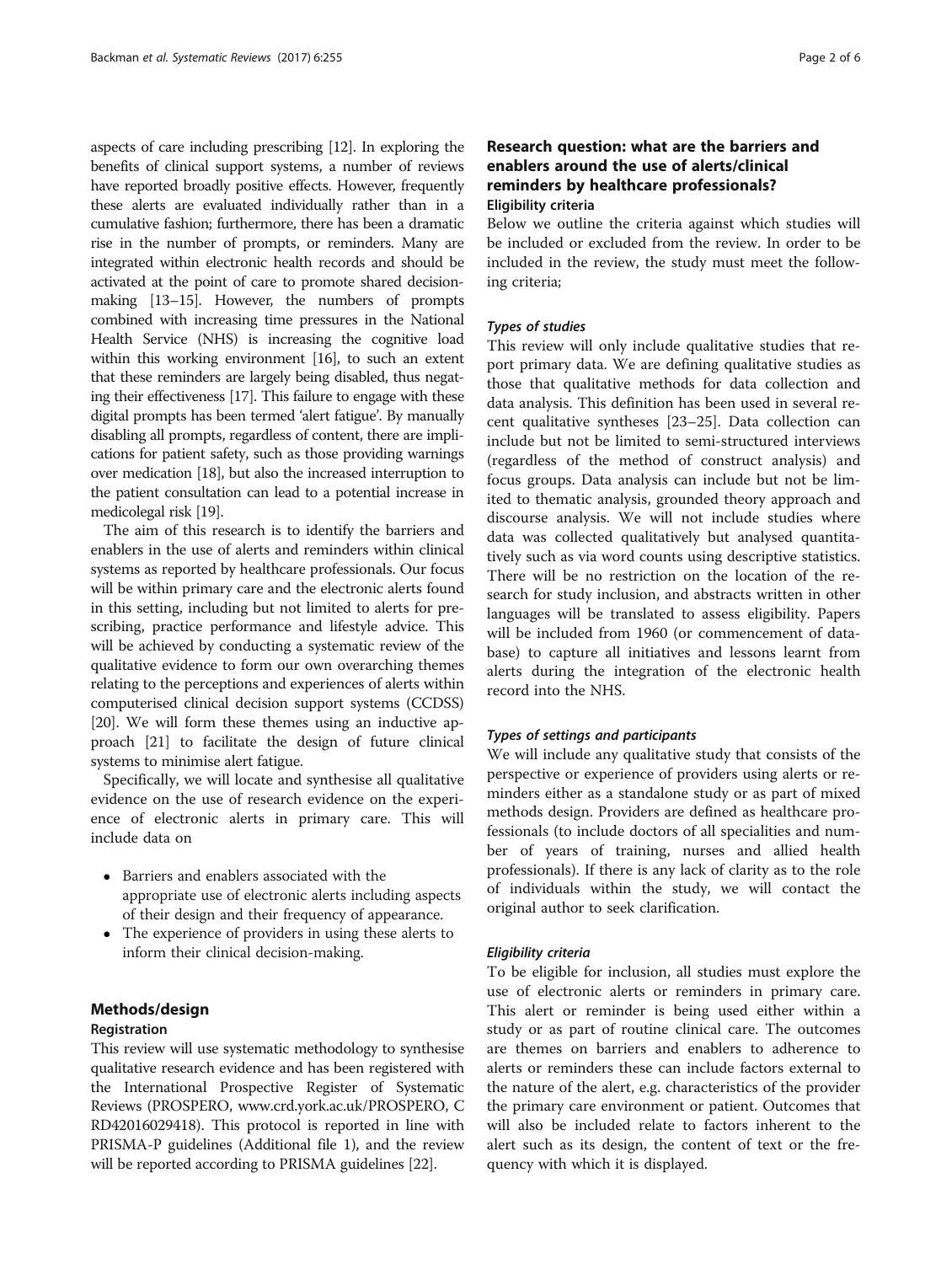### Search strategy

A comprehensive search strategy devised by SB (Information Specialist) and tested by RB (Health Services Researcher) will be used to identify relevant literature. A combination of free-text and index terms will be used in the following databases from 1960 (or commencement of database) to present: MEDLINE (Ovid), MEDLINE In Process (Ovid), EMBASE (Ovid), Health Management Information Consortium (HMIC) (Ovid), PsycINFO (Ovid), Cochrane Library (Wiley) CDSR (Cochrane Database of Systematic Reviews), DARE (Database of Abstracts of Reviews of Effects) and HTA (Health |Technology Assessment Database), Cumulative Index of Nursing and Allied Health (CINAHL) (EBSCO) and Conference Proceedings Citation Index (CPCI) via Web of Science.

The strategy will aim to combine sensitivity of free-text terms, truncation and spelling variations with the precision provided by controlled vocabulary (index terms). Search terms will be tailored to each database, grouped into three categories and combined using Boolean operators. These categories include terms for alerts and reminders, healthcare professionals and attitudes or challenges. Searches in the Ovid platform will where appropriate use the "qualitative (maximises specificity)" filter [\[26\]](#page-4-0). A sample search for MEDLINE is included in Additional file [2](#page-3-0). There will be a search for grey literature including the OpenGrey database, and the websites of CCDSS suppliers (e.g. EMISHealth ([https://www.emishealth.com\)](https://www.emishealth.com) and the Phoenix Partnership (SystmOne [https://www.tpp-uk.com/](https://www.tpp-uk.com/products/systmone) [products/systmone](https://www.tpp-uk.com/products/systmone))). Reference lists of all included articles will be checked for further relevant studies as will studies that cite included articles (using the Science Citation Index via Web of Science).

#### Data collection and analysis

In this section, we describe the planned methods for selecting studies and extracting and managing data. We also describe the means by which we will assess the quality of each study included in the review and how we will analyse and present the review findings.

### Study selection

Search results will be entered into Mendeley Reference Management Software (V1.17.6) where duplicate entries will be removed automatically by an in built algorithm supported by manual checking.

Study selection will be undertaken by two reviewers independently.

1. Titles and abstracts will be screened with reference to the eligibility criteria to remove all ineligible articles. Translation of abstracts will be sought if required, prior to eligibility assessment. The full text of articles remaining will be sought and considered

for inclusion in the review using the full eligibility criteria. Part translations of articles not in English will be undertaken to facilitate this process. Disagreements between reviewers will be resolved through discussion and with referral to a third reviewer if required. Articles excluded from the review at the full-text stage will be noted on the data extraction form as will the eligibility criteria these did not satisfy.

2. Analysis will be undertaken using an iterative approach between reviewer one and two to form a pathway of alert usage, with the barriers and enablers marked from the data. Overarching themes from this data will then be established, and this will form the basis of a conceptual framework. Both reviewers will keep the context of the different healthcare systems in mind during this process, and if it is found that some barriers are more applicable to a specific context, for example, healthcare free at the point of access versus insurance based, this will be discussed in the final manuscript.

## Critical appraisal, quality of reporting and data extraction

The CASP Qualitative Checklist (Critical Appraisal Skills Programme) [\[27\]](#page-4-0) will be used to assess credibility, transferability, dependability and confirmability within the selected qualitative manuscripts at the study level. Where appropriate, we will also use the Standards for Reporting Qualitative Research [\[28](#page-4-0)]. Data from duplicate publications of the same study will be combined rather than choose to assess just one of the publications. Both reviewer one and two will extract data independently using the CASP tool and if necessary, we will approach individual investigators to confirm data and methodology.

Because of the difficulties inherent in assessing every aspect of qualitative, work we will not exclude any based on the quality of their reporting [[29\]](#page-4-0) instead we will use a post-synthesis sensitivity analysis as recommended by Carroll et al. [\[30](#page-4-0)]. This will allow us to determine whether any of our findings are based on a study of low quality as determined by the review team.

#### Data extraction and analysis

Results will be taken from the included papers, including appendices where appropriate, and will be imported into analysis software (NVivo v11). Inductive thematic analysis will then be performed to form overarching third order themes. To enable this, we will use the three stages described by Thomas and Harden [[31](#page-4-0)] in the thematic synthesis of qualitative research. The first is the coding of the findings of the primary studies. The second is the categorisation of these codes into descriptive themes. The third is development of analytical themes to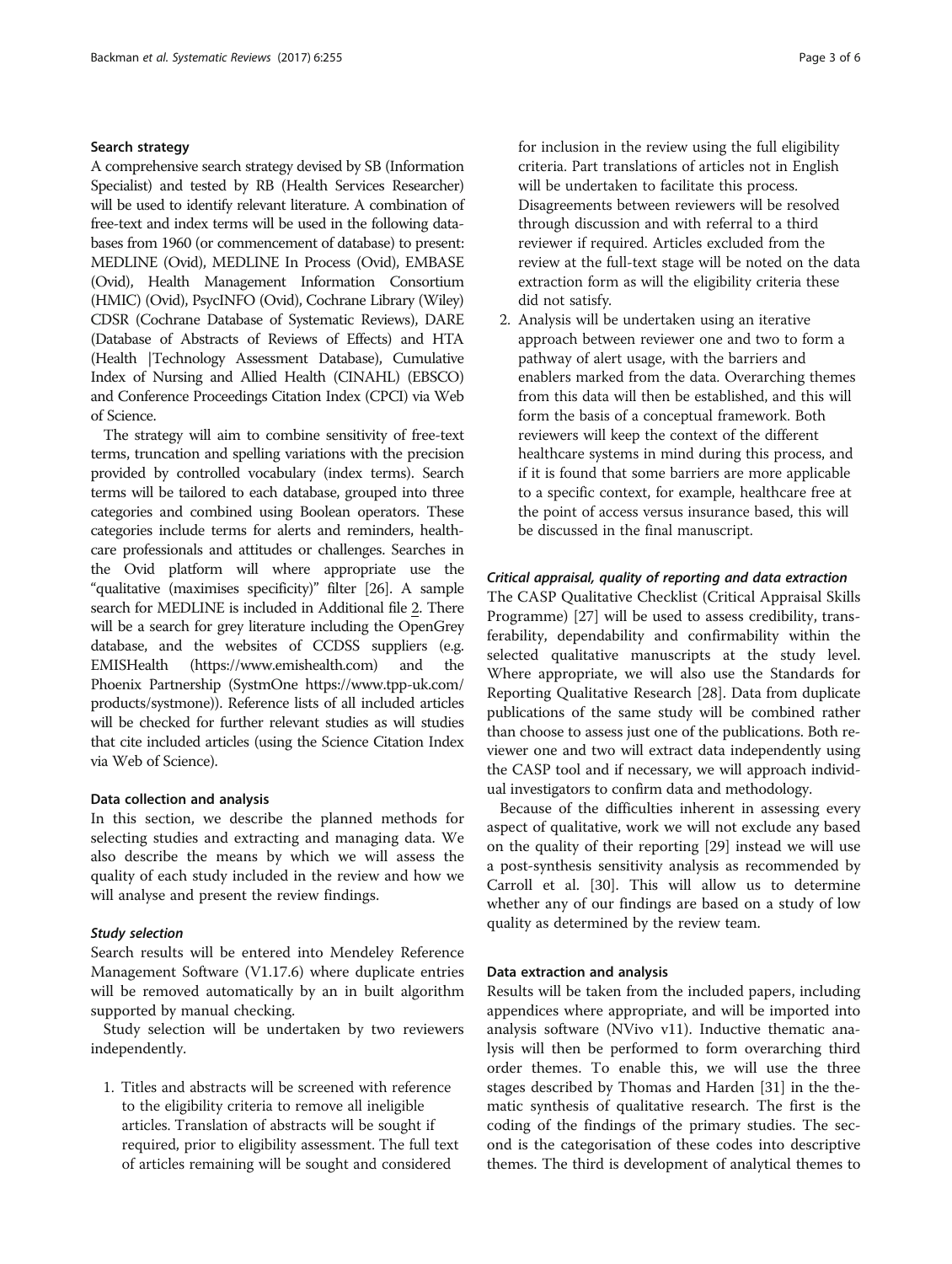<span id="page-3-0"></span>describe the themes that have emerged in the second phase. The approach we adopt will be inductive, i.e. themes emerge from the data through repeated examination and comparison. The emerging descriptive themes will be analysed in consideration of the contextual factors, i.e. healthcare context, setting and reminder usage within clinical decision systems to assess if these contextual factors have any impact upon the ensuing analytical themes. The findings will be verified by utilising independent coding by two reviewers, the triangulation of these codes and iterative discussions amongst all reviewers of the coding framework at each of the three phases of the analysis.

## Presentation of findings and reporting methods

The review will describe participant and setting characteristics, data collection and analysis methods. The findings of the primary papers will be summarised in tabular form describing the key characteristics of each. In addition, we will describe each paper narratively. The review findings will be classified into key themes as informed by the analysis. The review's findings will also be summarised visually in a proposed conceptual framework explaining the relationship between the key factors influencing the efficacy of electronic alerts.

The protocol was developed and reported according to the Preferred Reporting Items for Systematic Reviews and Meta-Analysis (PRISMA) [[22, 32\]](#page-4-0) (Additional file 1). The review methods and results will be reported according to the ENTREQ (enhanced transparency in reporting the synthesis of qualitative research statement) for reporting synthesis of qualitative studies [\[28](#page-4-0)]. The final literature searches will be reported using the STARLITE (sampling strategy, type of study, approaches, range of years, limits, inclusions and exclusions, terms used, electronic searches) [\[33](#page-4-0)].

## **Discussion**

Current evidence suggests that alerts have a range of effectiveness [[34](#page-4-0)–[38](#page-5-0)] yet an understanding of the factors that influence discrepancies inefficacy is lacking. There have been several reviews around the use of clinical support tools [\[34, 35,](#page-4-0) [39](#page-5-0)] though there are few high quality reviews which have ultimately attempted to construct a conceptual framework from the qualitative data. Similarly lacking is robust evidence on how the characteristics of alerts and the way they are deployed can impact on the phenomenon of alert fatigue in primary care. Therefore, our review will add considerably to the existing evidence base. The systematic nature of our approach and the comprehensive acquisition of evidence being assessed will provide further insights into how alerts can be altered to improve practitioner and

patient outcomes and help explain the heterogeneity in effectiveness and offer suggestions that will increase utility and usability of alerts within CCDSS.

#### Research status

At the time of submission, full searches had not been run as per the strategy above and scoping work had been undertaken.

## Additional files

[Additional file 1:](dx.doi.org/10.1186/s13643-017-0627-z) PRISMA-P reporting schedule. Reporting PRISMA items for protocol using PRISMA P extension. (DOC 83 kb)

[Additional file 2:](dx.doi.org/10.1186/s13643-017-0627-z) Sample search. Search strategy for MEDLINE. (DOCX 14 kb)

#### Abbreviations

CASP: Critical Appraisal Skills Programme; CCDSS: Computerised clinical decision support systems; CINAHL: Cumulative Index to Nursing and Allied Health Literature; CPCI: Conference Proceedings Citation Index; ENTREQ: Enhanced transparency in reporting the synthesis of qualitative research statement; HMIC: Health Management Information Consortium; NHS: National Health Service; NICE: National Institute for Health and Care Excellence; PRISMA: Preferred Reporting Items for Systematic Reviews and Meta-Analyses; PROSPERO: International Prospective Register of Systematic Reviews; RCT: Randomised controlled trial; STARLITE: Sampling strategy, type of study, approaches, range of years, limits, inclusion and exclusions, terms used, electronic sources; UK: United Kingdom

#### Acknowledgements

Not applicable

#### Funding

This work forms part of the grant 'Automated Conflict Resolution in Clinical Pathways' (EP/M014401/1) which has been funded by the Engineering and Physical Sciences Research Council (EPSRC).

#### Availability of data and materials

Not applicable

#### Authors' contributions

RB (ORCID ID 0000-0001-6931-8672) and IL devised the study and RB wrote the first draft of the manuscript. SB (ORCID ID 0000-0003-3025-9323) provided specialist knowledge on the literature searches and DM provided specialist knowledge for the design of the study. All authors contributed to the manuscript and approved the final version prior to submission. All authors affirm that this manuscript is an honest, accurate and transparent report with no known omissions.

## Ethics approval and consent to participate

Not applicable

#### Consent for publication

Not applicable

#### Competing interests

The authors declare that they have no competing interests.

#### Publisher's Note

Springer Nature remains neutral with regard to jurisdictional claims in published maps and institutional affiliations.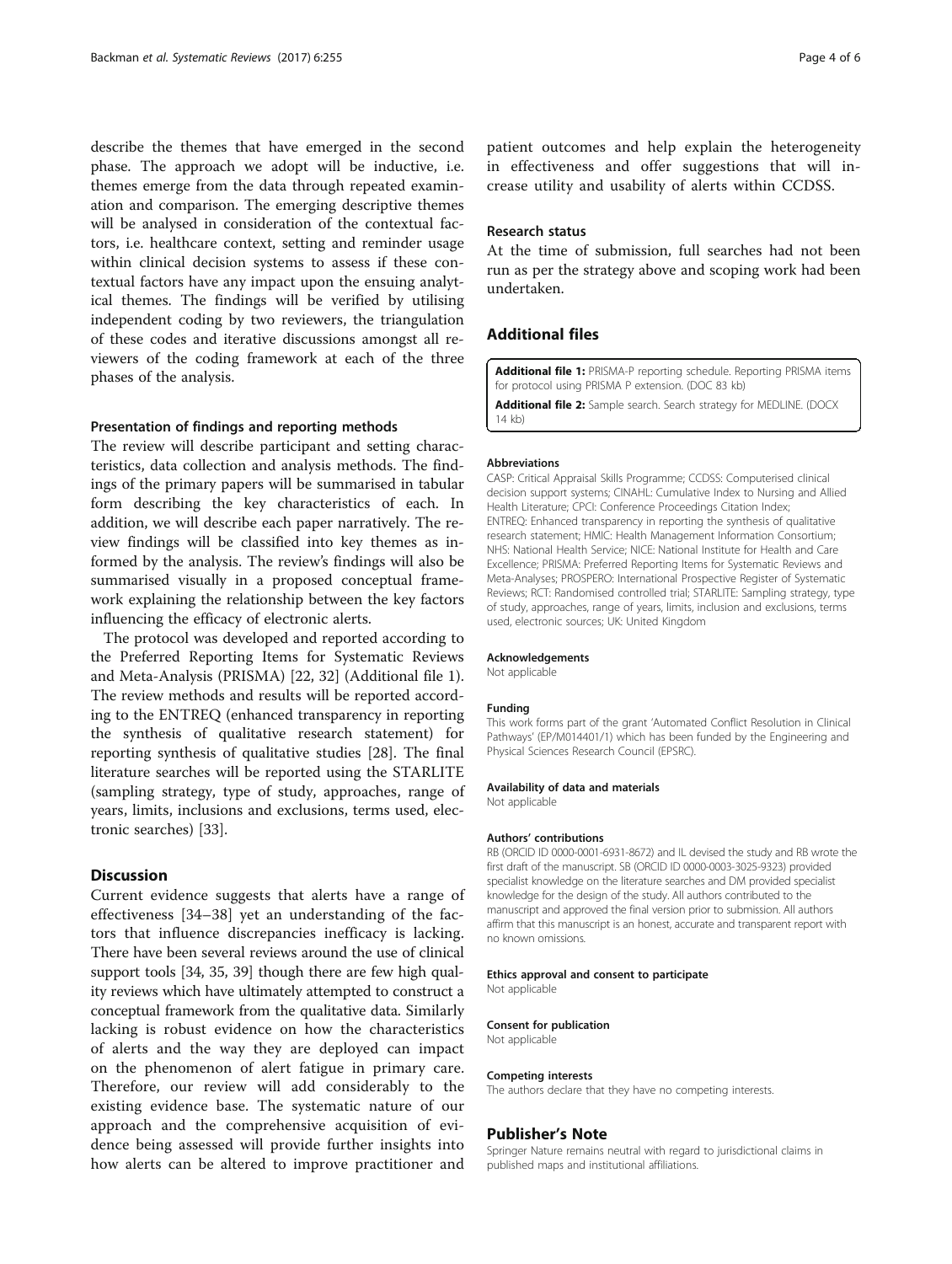<span id="page-4-0"></span>Received: 23 September 2016 Accepted: 16 November 2017 Published online: 13 December 2017

#### References

- 1. Grimshaw J, Eccles M, Tetroe J. Implementing clinical guidelines: current evidence and future implications. J Contin Educ Heal Prof. [Internet]. 2004; 24 Suppl 1:S31-S37. Available from: [http://www.ncbi.nlm.nih.gov/pubmed/](http://www.ncbi.nlm.nih.gov/pubmed/15712775) [15712775](http://www.ncbi.nlm.nih.gov/pubmed/15712775) [cited 2016 Apr 5].
- 2. Grimshaw JM, Thomas RE, MacLennan G, Fraser C, Ramsay CR, Vale L, et al. Effectiveness and efficiency of guideline dissemination and implementation strategies. Health Technol Assess. 2004;8:iii–v. 1-72. Available from: [http://](http://www.ncbi.nlm.nih.gov/pubmed/14960256) [www.ncbi.nlm.nih.gov/pubmed/14960256](http://www.ncbi.nlm.nih.gov/pubmed/14960256) [cited 2015 Nov 25]
- 3. Dexheimer JW, Talbot TR, Sanders DL, Rosenbloom ST, Aronsky D. Prompting clinicians about preventive care measures: a systematic review of randomized controlled trials. J Am Med Inform Assoc. 2008;15:311–20. Available from: [http://www.sciencedirect.com/science/article/pii/](http://www.sciencedirect.com/science/article/pii/S1067502708000170) [S1067502708000170](http://www.sciencedirect.com/science/article/pii/S1067502708000170) [cited 2016 5]
- 4. Ivers N, Jamtvedt G, Flottorp S, Young JM, Odgaard-Jensen J, French SD, et al. Audit and feedback: effects on professional practice and healthcare outcomes. Cochrane Database Syst Rev. 2012;6:CD000259. Available from: <http://www.ncbi.nlm.nih.gov/pubmed/22696318> [cited 2015 Jun 29]
- Baker R, Camosso-Stefinovic J, Gillies C, Shaw EJ, Cheater F, Flottorp S, et al. Tailored interventions to overcome identified barriers to change: effects on professional practice and health care outcomes. Cochrane Database Syst Rev. 2010:CD005470. Available from: [http://www.pubmedcentral.nih.gov/](http://www.pubmedcentral.nih.gov/articlerender.fcgi?artid=4164371&tool=pmcentrez&rendertype=abstract) [articlerender.fcgi?artid=4164371&tool=pmcentrez&rendertype=abstract](http://www.pubmedcentral.nih.gov/articlerender.fcgi?artid=4164371&tool=pmcentrez&rendertype=abstract) [cited 2015 Nov 25]
- 6. Brokel JM, Schwichtenberg TJ, Wakefield D, Ward M, Shaw M, Kramer JM. Evaluating clinical decision support rules as an intervention in clinician workflows with technology. CIN Comput Informatics, Nurs. 2011;29:36–42.
- 7. Roland M, Everington S. Tackling the crisis in general practice. BMJ. 2016; 352:i942. Available from:<http://www.bmj.com/content/352/bmj.i942> [cited 2016 19]
- 8. (mr) Web Master UK. Primary care [Internet]. (mr) Web Master, United Kingdom; [cited 2016 Feb 12]. Available from: [http://www.hscic.gov.uk/](http://www.hscic.gov.uk/primary-care) [primary-care](http://www.hscic.gov.uk/primary-care).
- 9. Hughes LD, MET MM, Guthrie B. Guidelines for people not for diseases: the challenges of applying UK clinical guidelines to people with multimorbidity. Age Ageing. 42:62–9. Available from: [http://ageing.oxfordjournals.org/](http://ageing.oxfordjournals.org/content/42/1/62.full) [content/42/1/62.full](http://ageing.oxfordjournals.org/content/42/1/62.full) Oxford University Press; 2013 [cited 2016 12]
- 10. Long Term Conditions Compendium of Information: Third Edition Publications - GOV.UK [Internet]. [cited 2016 Feb 23]. Available from: [https://](https://www.gov.uk/government/publications/long-term-conditions-compendium-of-information-third-edition) [www.gov.uk/government/publications/long-term-conditions-compendium](https://www.gov.uk/government/publications/long-term-conditions-compendium-of-information-third-edition)[of-information-third-edition](https://www.gov.uk/government/publications/long-term-conditions-compendium-of-information-third-edition)
- 11. Grace A, Mahony C, O'Donoghue J, Heffernan T, Molony D, Carroll T. Evaluating the effectiveness of clinical decision support systems: the case of multimorbidity care. J Decis Syst. 2013;22
- 12. Schedlbauer A, Prasad V, Mulvaney C, Phansalkar S, Stanton W, Bates DW, et al. What evidence supports the use of computerized alerts and prompts to improve clinicians' prescribing behavior? J Am Med Inform Assoc. 2009;16: 531–8. Available from: [http://jamia.oxfordjournals.org/content/16/4/531.](http://jamia.oxfordjournals.org/content/16/4/531.abstract) [abstract](http://jamia.oxfordjournals.org/content/16/4/531.abstract) [cited 2016 5]
- 13. Litvin CB, Davis KS, Moran WP, Iverson PJ, et al. The Use of Clinical Decision-Support Tools to Facilitate Geriatric Education. J Am Geriatr Soc. 2012:1145–9. Available from: [http://ovidsp.ovid.com/ovidweb.cgi?T=](http://ovidsp.ovid.com/ovidweb.cgi?T=JS&PAGE=reference&D=ovftm&NEWS=N&AN=00004495-201206000-00022) [JS&PAGE=reference&D=ovftm&NEWS=N&AN=00004495-201206000-00022](http://ovidsp.ovid.com/ovidweb.cgi?T=JS&PAGE=reference&D=ovftm&NEWS=N&AN=00004495-201206000-00022)
- 14. Trevana L, McCaffery K, Salkeld G, Glasziou P, Mar C del, Doust J, et al. Clinical decision-making tools: how effective are they in improving the quality of health care? Fac. Heal. Sci. Med. Publ. 2014. Available from: [http://](http://epublications.bond.edu.au/hsm_pubs/861) [epublications.bond.edu.au/hsm\\_pubs/861](http://epublications.bond.edu.au/hsm_pubs/861) [cited 2016 Feb 12].
- 15. Elwyn G, Scholl I, Tietbohl C, Mann M, Edwards AGK, Clay C, et al. "Many miles to go …": a systematic review of the implementation of patient decision support interventions into routine clinical practice. BMC Med Inform Decis Mak. 2013;13 Suppl 2:S14. Available from: [http://bmcmedinformdecismak.](http://bmcmedinformdecismak.biomedcentral.com/articles/10.1186/1472-6947-13-S2-S14) [biomedcentral.com/articles/10.1186/1472-6947-13-S2-S14](http://bmcmedinformdecismak.biomedcentral.com/articles/10.1186/1472-6947-13-S2-S14) [cited 2015 Dec 29]
- 16. Ariza F, Kalra D, Potts HW. How do clinical information systems affect the cognitive demands of general practitioners?: usability study with a focus on cognitive workload. J Innov Heal Informatics. 2015;22:379–90. Available from:<http://hijournal.bcs.org/index.php/jhi/article/view/85/857> [cited 2016 Feb 1]
- 17. Moxey A, Robertson J, Newby D, Hains I, Williamson M, Pearson S-A. Computerized clinical decision support for prescribing: provision does not guarantee uptake. J Am Med Inform Assoc. 2010;17:25–33. Available from: <http://jamia.oxfordjournals.org/content/17/1/25.abstract> [cited 2016 Apr 5]
- 18. Weingart SN, Toth M, Sands DZ, Aronson MD, Davis RB, Phillips RS. Physicians' decisions to override computerized drug alerts in primary care. Arch Intern Med. 2003;163:2625–31. Available from: [http://archinte.](http://archinte.jamanetwork.com/article.aspx?articleid=216364&resultclick=1) [jamanetwork.com/article.aspx?articleid=216364&resultclick=1](http://archinte.jamanetwork.com/article.aspx?articleid=216364&resultclick=1) [cited 2016 Apr 5]
- 19. Kesselheim AS, Cresswell K, Phansalkar S, Bates DW, Sheikh A. Clinical decision support systems could be modified to reduce "alert fatigue" while still minimizing the risk of litigation. Health Aff (Millwood). 2011;30:2310–7. Available from:<http://content.healthaffairs.org/content/30/12/2310.short> [cited 2016 Feb 19]
- 20. Thomas J, Harden A. Methods for the thematic synthesis of qualitative research in systematic reviews. BMC Med Res Methodol. 2008;8:45. Available from:<http://www.ncbi.nlm.nih.gov/pubmed/18616818> [cited 2016 Nov 24]
- 21. Braun V, Clarke V. Using thematic analysis in psychology. Qual Res Psychol. 2006;3:77–101. Available from: [http://www.tandfonline.com/doi/abs/10.](http://www.tandfonline.com/doi/abs/10.1191/1478088706qp063oa) [1191/1478088706qp063oa](http://www.tandfonline.com/doi/abs/10.1191/1478088706qp063oa) [cited 2016 Dec 12]
- 22. PRISMA [Internet]. [cited 2016 Feb 17]. Available from: [http://www.prisma](http://www.prisma-statement.org/)[statement.org/.](http://www.prisma-statement.org/)
- 23. Verboom B, Montgomery P, Bennett S. What factors affect evidenceinformed policymaking in public health? Protocol for a systematic review of qualitative evidence using thematic synthesis. Syst Rev. 2016;5:61. Available from: [http://systematicreviewsjournal.biomedcentral.com/articles/10.1186/](http://systematicreviewsjournal.biomedcentral.com/articles/10.1186/s13643-016-0240-6) [s13643-016-0240-6](http://systematicreviewsjournal.biomedcentral.com/articles/10.1186/s13643-016-0240-6) [cited 2017 Feb 17]
- 24. Noyes J, Popay J. Directly observed therapy and tuberculosis: how can a systematic review of qualitative research contribute to improving services? A qualitative meta-synthesis. J Adv Nurs. 2007;57:227–43. Available from: <http://doi.wiley.com/10.1111/j.1365-2648.2006.04092.x> [cited 2017 Feb 17]
- 25. Glenton C, Colvin CJ, Carlsen B, Swartz A, Lewin S, Noyes J, et al. Barriers and facilitators to the implementation of lay health worker programmes to improve access to maternal and child health: qualitative evidence synthesis. Cochrane Database Syst Rev. 2013; Available from: [http://doi.wiley.com/10.](http://doi.wiley.com/10.1002/14651858.CD010414.pub2) [1002/14651858.CD010414.pub2](http://doi.wiley.com/10.1002/14651858.CD010414.pub2) [cited 2017 Feb 17]
- 26. Wong SS-L, Wilczynski NL, Haynes RB, Hedges Team. Developing optimal search strategies for detecting clinically relevant qualitative studies in MEDLINE. Stud Health Technol Inform. 2004;107:311–6. Available from: <http://www.ncbi.nlm.nih.gov/pubmed/15360825> [cited 2017 Feb 1]
- 27. Critical Appraisal Skills Programme. CASP Qualitative Checklist [online] [Internet]. 2017 [cited 2017 Oct 23]. Available from: [http://www.casp-uk.net/](http://www.casp-uk.net/checklists) [checklists](http://www.casp-uk.net/checklists).
- 28. Tong A, Sainsbury P, Craig J. Consolidated criteria for reporting qualitative research (COREQ): a 32-item checklist for interviews and focus groups.
- 29. Dixon-Woods M, Shaw RL, Agarwal S, Smith JA. The problem of appraising qualitative research. Qual Saf Health Care. 2004;13:223–5. Available from: <http://www.ncbi.nlm.nih.gov/pubmed/15175495> [cited 2017 Feb 17]
- 30. Carroll C, Booth A, Leaviss J, Rick J. "Best fit" framework synthesis: refining the method. BMC Med Res Methodol. 2013;13:37. Available from: [http://](http://bmcmedresmethodol.biomedcentral.com/articles/10.1186/1471-2288-13-37) [bmcmedresmethodol.biomedcentral.com/articles/10.1186/1471-2288-13-37](http://bmcmedresmethodol.biomedcentral.com/articles/10.1186/1471-2288-13-37) [cited 2017 Feb 17]
- 31. Barnett-Page E, Thomas J. Methods for the synthesis of qualitative research: a critical review. BMC Med Res Methodol. 2009;9:59. doi[:10.1186/1471-2288-](http://dx.doi.org/10.1186/1471-2288-9-59) [9-59](http://dx.doi.org/10.1186/1471-2288-9-59).
- 32. Moher D, Shamseer L, Clarke M, Ghersi D, Liberati A, Petticrew M, et al. Preferred reporting items for systematic review and meta-analysis protocols (PRISMA-P) 2015 statement. Syst. Rev. 2015;4:1. Available from: [http://](http://systematicreviewsjournal.biomedcentral.com/articles/10.1186/2046-4053-4-1) [systematicreviewsjournal.biomedcentral.com/articles/10.1186/2046-4053-4-1](http://systematicreviewsjournal.biomedcentral.com/articles/10.1186/2046-4053-4-1) [cited 2015 Jan 3]
- 33. Booth A. "brimful of STARLITE": toward standards for reporting literature searches. J Med Libr Assoc. 2006;94:421–9. e205. Available from: <http://www.ncbi.nlm.nih.gov/pubmed/17082834> [cited 2017 Feb 17]
- 34. Moja L, Kwag KH, Lytras T, Bertizzolo L, Brandt L, Pecoraro V, et al. Effectiveness of computerized decision support systems linked to electronic health records: a systematic review and meta-analysis. Am J Public Health. 2014;104:e12–22. Available from: [http://ajph.aphapublications.org/doi/abs/](http://ajph.aphapublications.org/doi/abs/10.2105/AJPH.2014.302164) [10.2105/AJPH.2014.302164](http://ajph.aphapublications.org/doi/abs/10.2105/AJPH.2014.302164) [cited 2016 Feb 13]
- 35. Ranji SR, Rennke S, Wachter RM. Computerised provider order entry combined with clinical decision support systems to improve medication